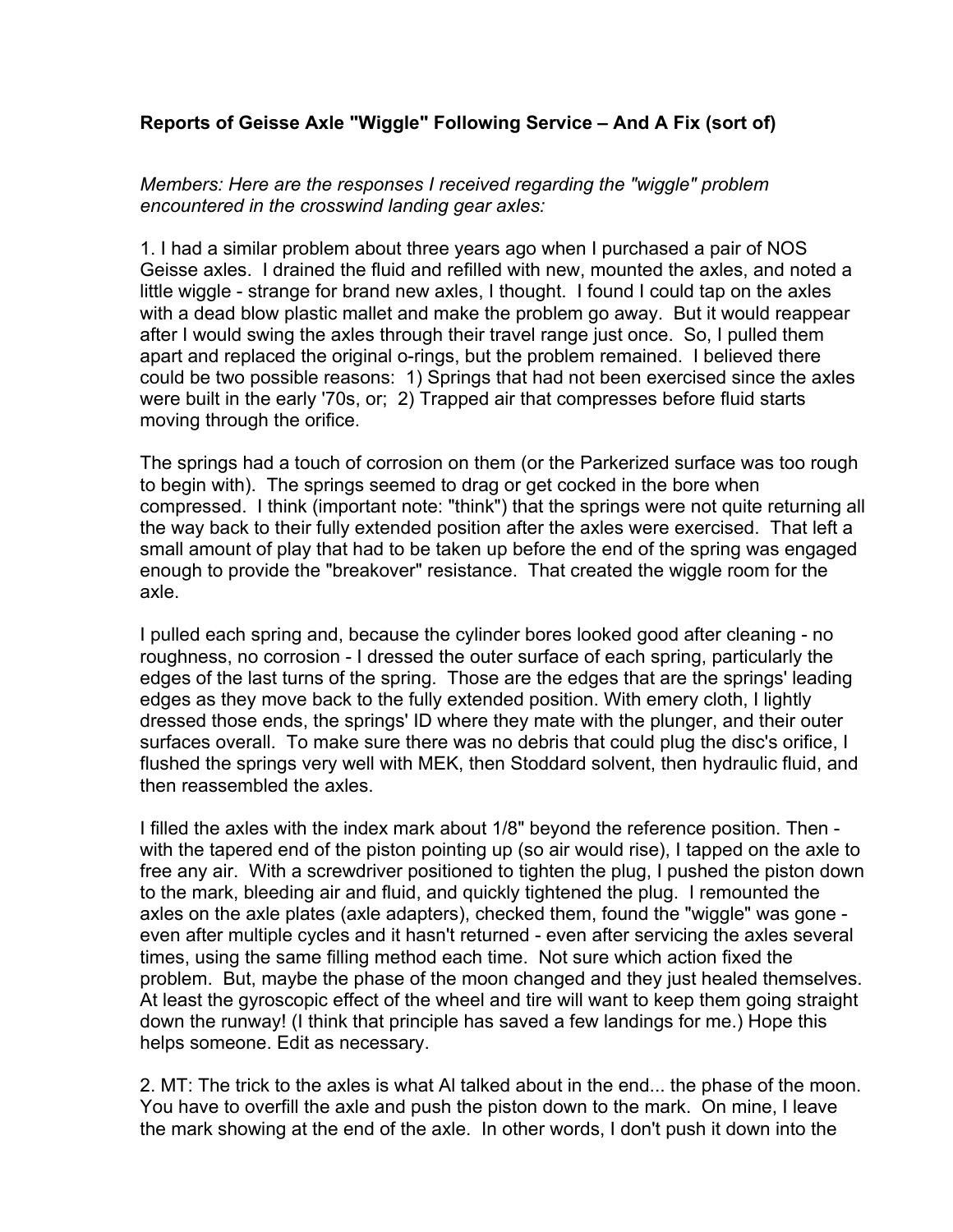axle until I can't see it anymore. You have to bleed the air out of the system by overfilling and being ready to secure the bleeder screw at the proper moment. If you push the plunger in too far, take it out and refill and start over. Remember grease is your friend. The parts aren't available as they were in years past, so if you want your expensive axles to last, grease them often and keep them clean. I grease mine at least every 15 hours of operation, and I could eat off them if I had to. Minard

AJ: On the axles, I'd fill and set up the axles to not have any slop or wiggle - even if an apparent over-filling. I think the opportunity for shimmy and all the damage it can do excessive tire wear, uneven tire wear, side stressing the bearings, potential ground control issues, distraction on landings and takeoffs, "shimmy and shake" stressing of gear attachment points and shimmy wear of the internal seals and packings in the axles - all that and more are the worse choice because it's an everyday, every TO and LDG issue. Breakaway is probably still OK if you really get the plane crosswise - and that's not an everyday occurrence. Just the old risk and reward thing. I'd go for the daily rewards and take the infrequent risks. My choice, tho - others could evaluate it differently and come to a different conclusion.

The drawing of the Geisse axle deflection test shown in the Organizational Maintenance Manual, TM 55-1510-202-20 (Dec 1968), does not call out the distance from the kingpin to the location of the spring scale's "pull" on the axle. The dimensional callout lines are there - they just failed to put in the numeric value, just as they failed to call out what units are being measured on the spring scale. Birddog owners and mechanics have assumed the scale represents "pounds." For the following reasons, they are correct:

The manual's text calls out 160 inch lbs as the force desired to hold the axle in a deflected position (or, to deflect it - according to the drawing's note. Another of the manual's apparent contradictions). 160 inch lbs is 13.33 foot lbs. The manual states minimum acceptable torque is 120 inch lbs. That's 10.0 foot lbs. Why the apparent difference between the text and the illustration? It's because the lever arm is only 6 inches long! In this case, the lever arm is from the center of the kingpin to the axle location where the spring scale is attached to pull on the axle.

*Because the lever arm is only 6 inches (half a foot) long, the force required is twice as much as if the lever arm was one foot long. Therefore, 13.33 foot lbs becomes 26.67 lbs at the spring scale's half-foot (6 inch) position. The minimum acceptable 10.0 ft lbs becomes 20.0 lbs at the spring scale's half-foot position. (As I recall, my loop's half-foot position on the axle was actually a little more outboard of where the drawing shows it.)*

So... what's it all mean? It means that everybody's right! (I feel all warm and fuzzy being able to say that.) Since 13.33 foot pounds is desired (per test), the scale will read around 26 pounds (per the word-of-mouth understanding). But it's all somewhat academic since the manual's so badly written. The text says: "Torque shall be *at least* (my emphasis added) 160 inch-pounds." If that's the case, it means anything above 26+ lbs on the scale is OK - as long as the axle will still deflect with a reasonable side load. What's reasonable? Since they give you 6+ lbs on the spring scale toward the downside from the desired value, how about 6 lbs on the scale toward the upside? That